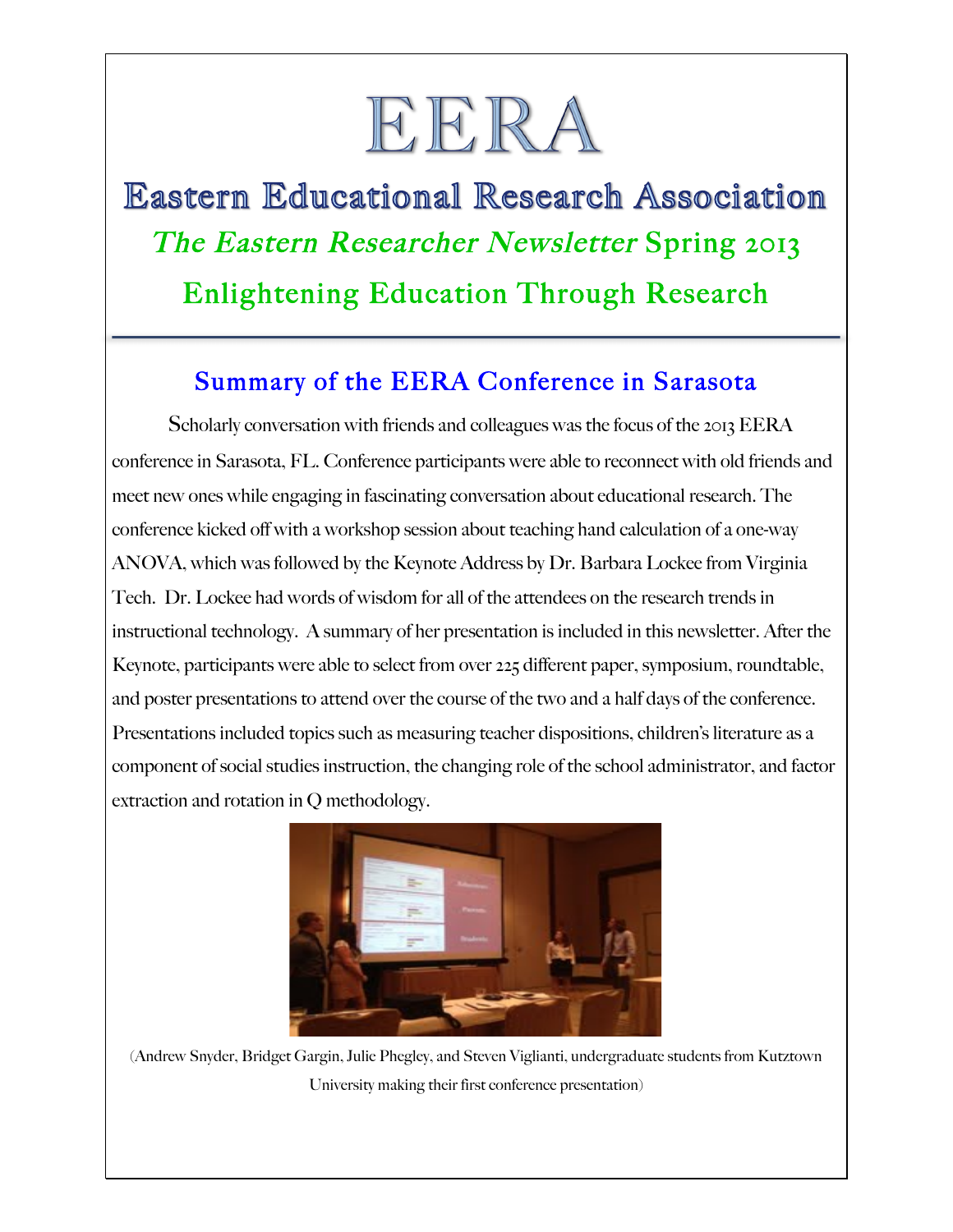In addition to expanding their thinking about educational research during the daytime conference sessions, EERA members also gathered to relax and rejuvenate at the different receptions and events. Sixty-two student members attended the 2013 conference and many of those students attended the Graduate Student Reception on late Thursday afternoon. At the reception attendees had the opportunity to win one of four gift-card raffle prizes while networking with professional members and other students. On Thursday night everyone gathered to celebrate the lifetime achievement of Dr. John Burton from Virginia Tech and honor the service of now Past-President Dr. Andy Shim from the University of South Dakota. Dr. Shim served as president of EERA from 2011 – 2013.



(Photo of new President Dr. Michele Parker, University of North Carolina Wilmington, past Past President Dr. Abbot Packard, University of West Georgia, Dr. John Burton, Virginia Tech and Immediate Past President Dr. Andy Shim, University of South Dakota)

On Thursday night, after the reception, some members took part in a deep discussion on mixed methods research during the Fireside Chat with Dr. Newman that lasted for more than 3 hours. We obviously have members who are enthusiastic about their research methods. However, now that the 2013 conference is behind us it is time to start planning for the future. Hopefully you will all be planning your next research project and be thinking about proposals to submit for the 2014 conference in Jacksonville, FL. The window for submissions for the next conference opens Tuesday, September 3, 2013. We look forward to seeing you all there next year!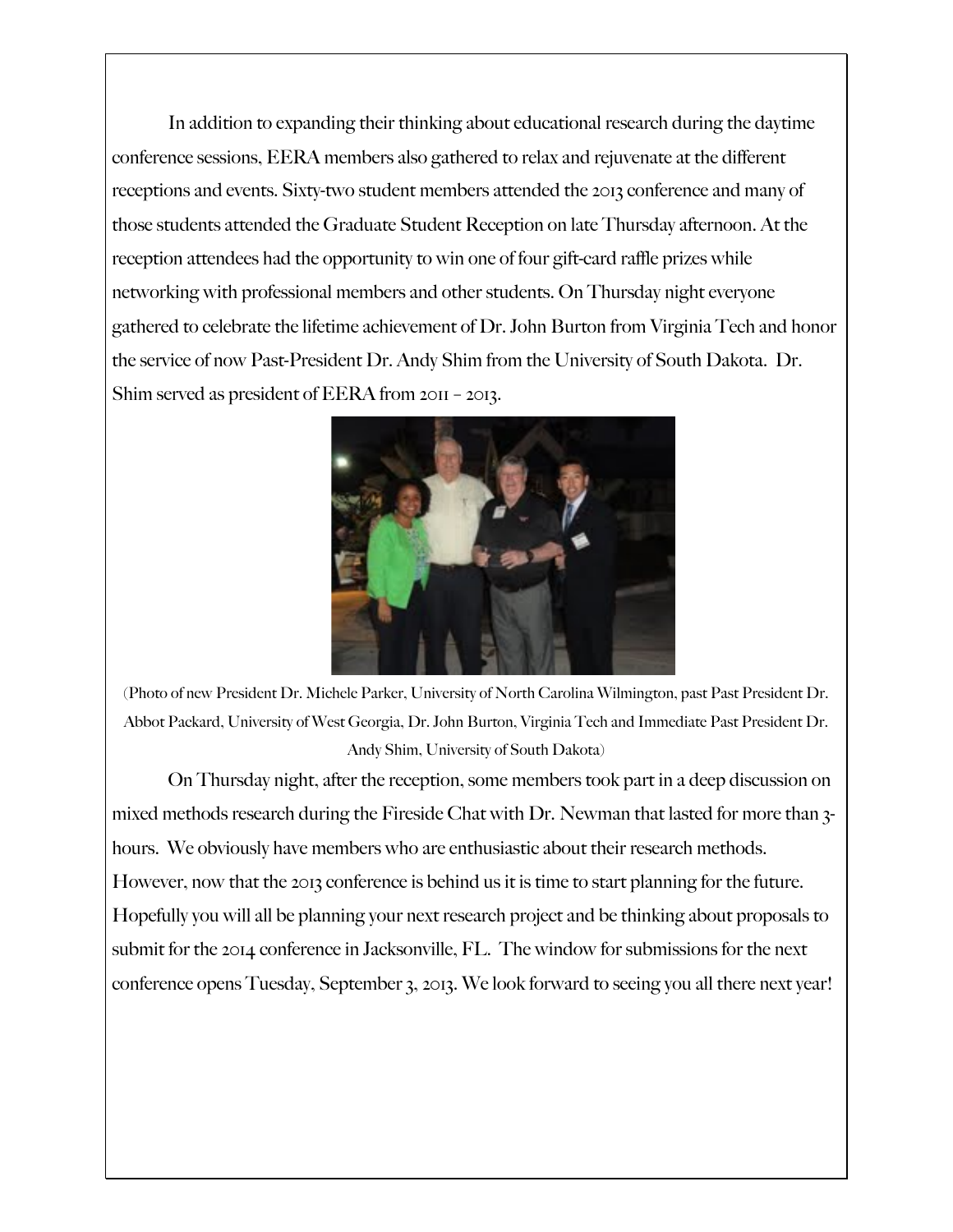## Research 3.0: The Next Generation of Instructional Technology Inquiry By Dr. Barbara Lockee

The use of technology for learning has drawn tremendous interest from a variety of constituents hoping for promise of educational reform through its use. However, the history of research related to instructional technology has been well intentioned, but fraught with a variety of challenges related to focus and methodology. Examining the roots of inquiry in IT that began over a century ago, the 2013 EERA keynote presentation traced the research trends in instructional technology, explaining how each new wave of innovation typically resulted in the same investigation approach that compared learning outcomes using the new technology to outcomes of the preceding innovation or to the outcomes of "traditional" teacher-led instruction. While methodologies have evolved to ask more meaningful questions, the same types of comparisons still exist, even in current federal initiatives. The presentation concluded with proposed areas of investigation for the future and the audience was urged to always be sure to look to the past for guidance on prior educational innovations that may inform current trends and extend the instructional technology research base.

### Summary of the Post-Conference Survey Results By Dr. Jennifer L. Brown

At the conclusion of this year's conference, a post-conference survey was distributed via email to all current EERA members on February 18, 2013. A total of 115 members completed the survey. The respondents included  $36 \times 31.3\%$  student members and  $79 \times 68.7\%$  professional members. Of those respondents, 96.6% attended the 2013 Annual Conference in Sarasota, and 72.6% of the respondents plan to attend the 2014 Annual Conference, which will be held at the Hyatt Regency in Jacksonville, Florida.

When asked about the services provided by the Hyatt Regency in Sarasota, the respondents indicated that the front desk staff, food, housekeeping, and conference facilities were satisfactory. Using a four-point Likert type scale with 1 representing Very Dissatisfied and 4 representing Very Satisfied, the front desk staff received a mean rating of 3.49 with a standard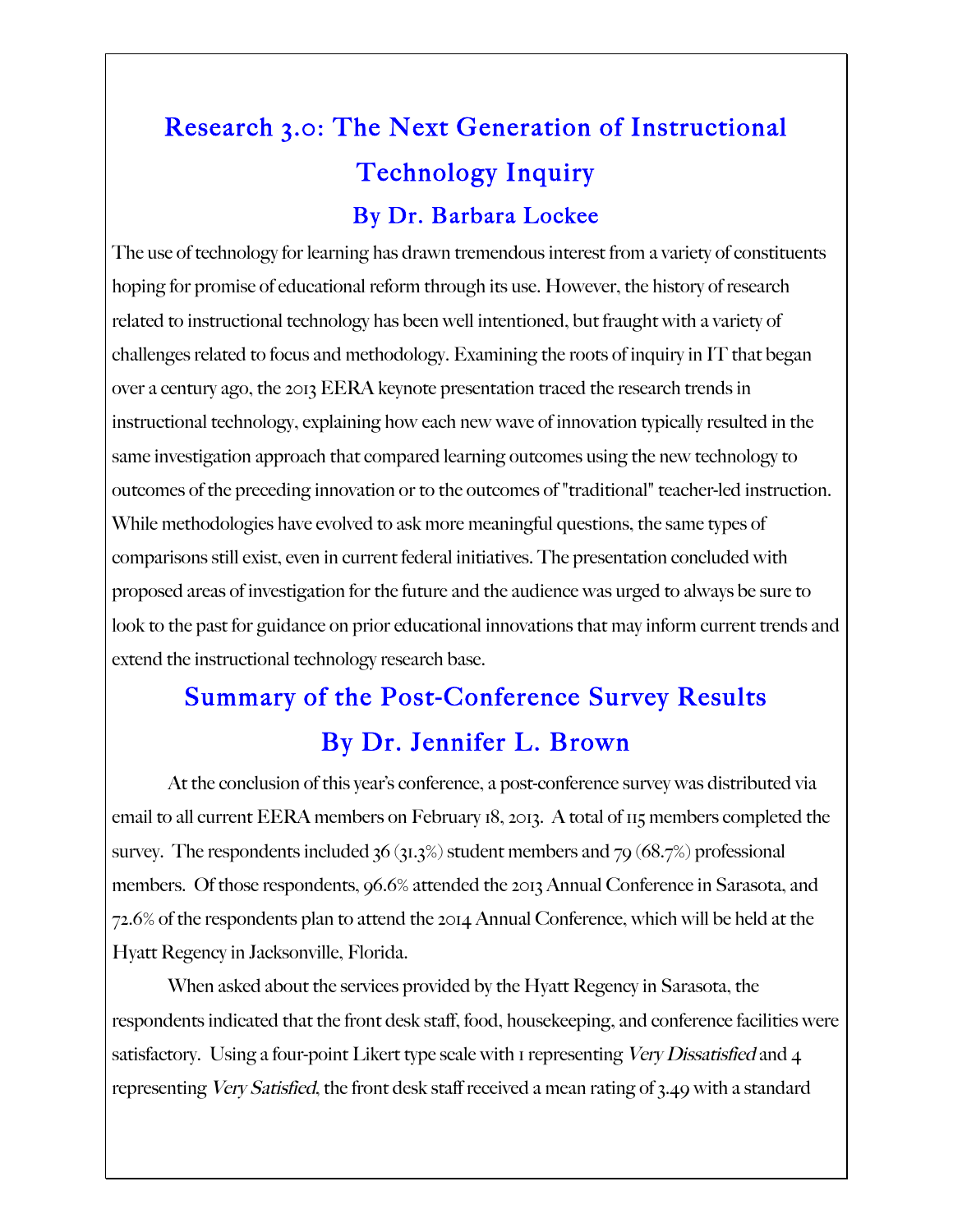deviation of 0.80. The food earned a mean rating of 3.32 with a standard deviation of 0.83. Housekeeping was given a mean rating of 3.59 with a standard deviation of 0.77, and conference facilities were given a mean rating of 3.31 with a standard deviation of 0.87. Some reasons listed for dissatisfaction were excessive food costs and lack of room availability at the hotel.

In terms of conference organization, slightly more than 57% of the respondents indicated that the paper sessions were the most valuable aspect of this year's conference, and 17% of the respondents indicated the roundtable sessions were the second most valuable aspect. For future conference programs, 49.1% of the respondents indicated they would prefer a downloadable PDF program, 36.0% indicated a hard copy preference, and 14.9% indicated they preferred a mobile device app. Many comments and suggestions were given about conference registration, program organization, communication of expectations to presenters, and business meeting agenda. At the next summer board meeting, the Board will review those comments and suggestions along with the quantitative survey data as they plan for the 2014 conference.

#### Journal of Research in Education

The current issue of JRE can be found at this link. This issue includes the following articles:

- 1. Does Athletic Success Come at the Expense of Academic Success? by Daniel H. Bowen & Jay P. Green
- 2. Social Stories™ for Children with Autism: A Review of the Literature by Jessica L. Bucholz
- 3. Teacher Leaders Negotiating Equity-Centered Change: Empowerment and Development through Action Research by Jennifer Jacobs
- 4. Chinese College Students' Self Regulated Learning Strategies and Self-Efficacy Beliefs in Learning English as a Foreign Language by Chuang Wang, Jiyue Hu, Guoying Zhang, & Yan Chang
- 5. Examining the Relationships Among Classroom Goal Structure, Achievement Goal Orientation, Motivation and Self-regulated Learning for Ethnically Diverse Learners by David Shannon, Jill Salisbury-Glennon, & Melanie Shores
- 6. The complexities of teaching prime decomposition and multiplicative structure with tools to preservice elementary teachers by Terri L. Kurz & Jorge Garcia